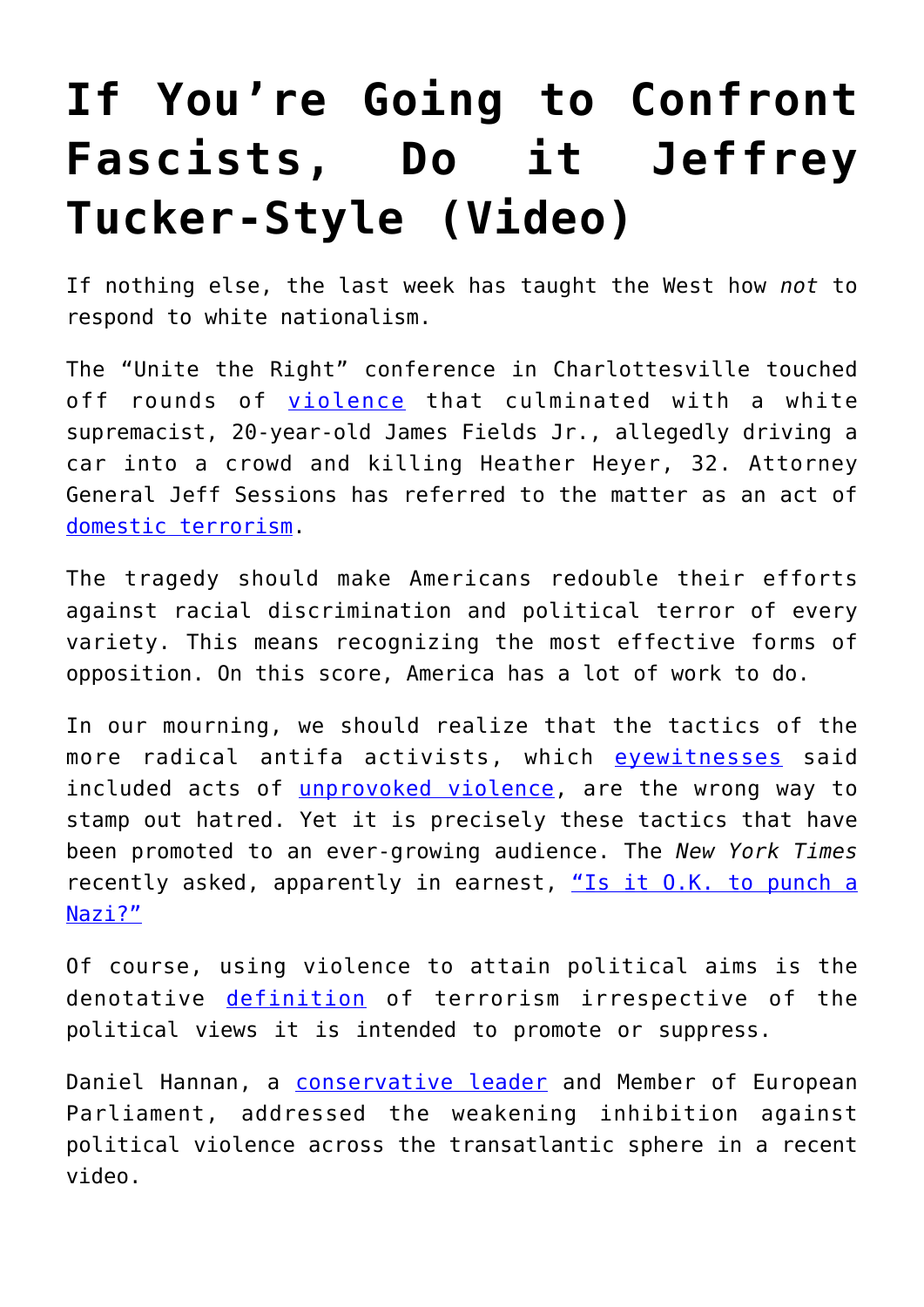"The difference between 'punch a Nazi' and [shoot a Republican](https://www.nytimes.com/2017/06/14/us/steve-scalise-congress-shot-alexandria-virginia.html?mcubz=3) [congressman](https://www.nytimes.com/2017/06/14/us/steve-scalise-congress-shot-alexandria-virginia.html?mcubz=3) is one of degree, not of category," he said.

Justifying unprovoked violence to stifle a disfavored viewpoint discards moral arguments and devolves to a debate over timing and tactics. Do the ends justify any means? Is this the best way to advance our agenda?

## **A Better Way**

Thankfully, there is a more successful model on which to draw. If one is respond to Richard Spencer, do it the way Jeffrey Tucker did it.

Tucker, the director of content at the libertarian [Foundation](https://fee.org) [for Economic Education,](https://fee.org) became incensed when he saw Spencer attending the International Students for Life conference in Washington this February.

But Tucker, clearly enraged, used his intellect to expose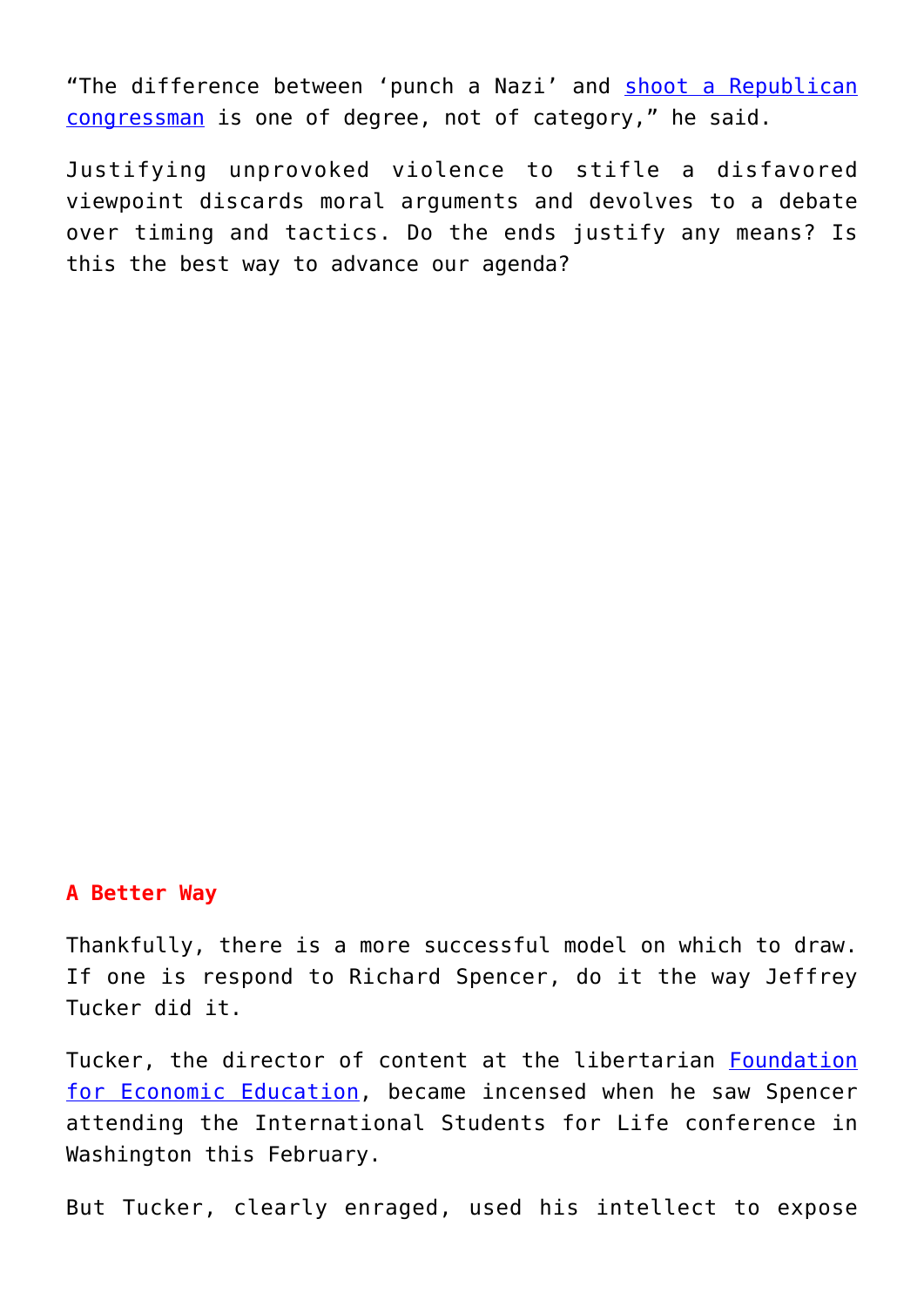Spencer as a charlatan, leading a group of fellow libertarians over to Spencer's table and denounced his racialist ideology.

"Fascists are not welcome at an anti-fascist function," Tucker said. He couched his objection to the Alt-Right explicitly in terms of [human dignity](http://blog.acton.org/archives/97340-classical-high-school-students-say-this-attribute-defines-the-west.html) and [its corollary, liberty](https://blog.acton.org/archives/94706-the-anthropology-of-liberty.html) for all.

Spencer, 39, implied the discussion could lead to a physical showdown with Tucker, 53. But Tucker stood his ground. "Liberty opposes everything that you stand for," he said.

He upheld the principle of universality, the potent notion that one should never wish to grant political authorities any power that they would not wish to see used against oneself. "If you're willing to use the state to target minorities, there is no reason those minorities shouldn't target you," Tucker said.

Spencer had little in the way of substantive response. The video showed precisely how to defeat him and his ideology.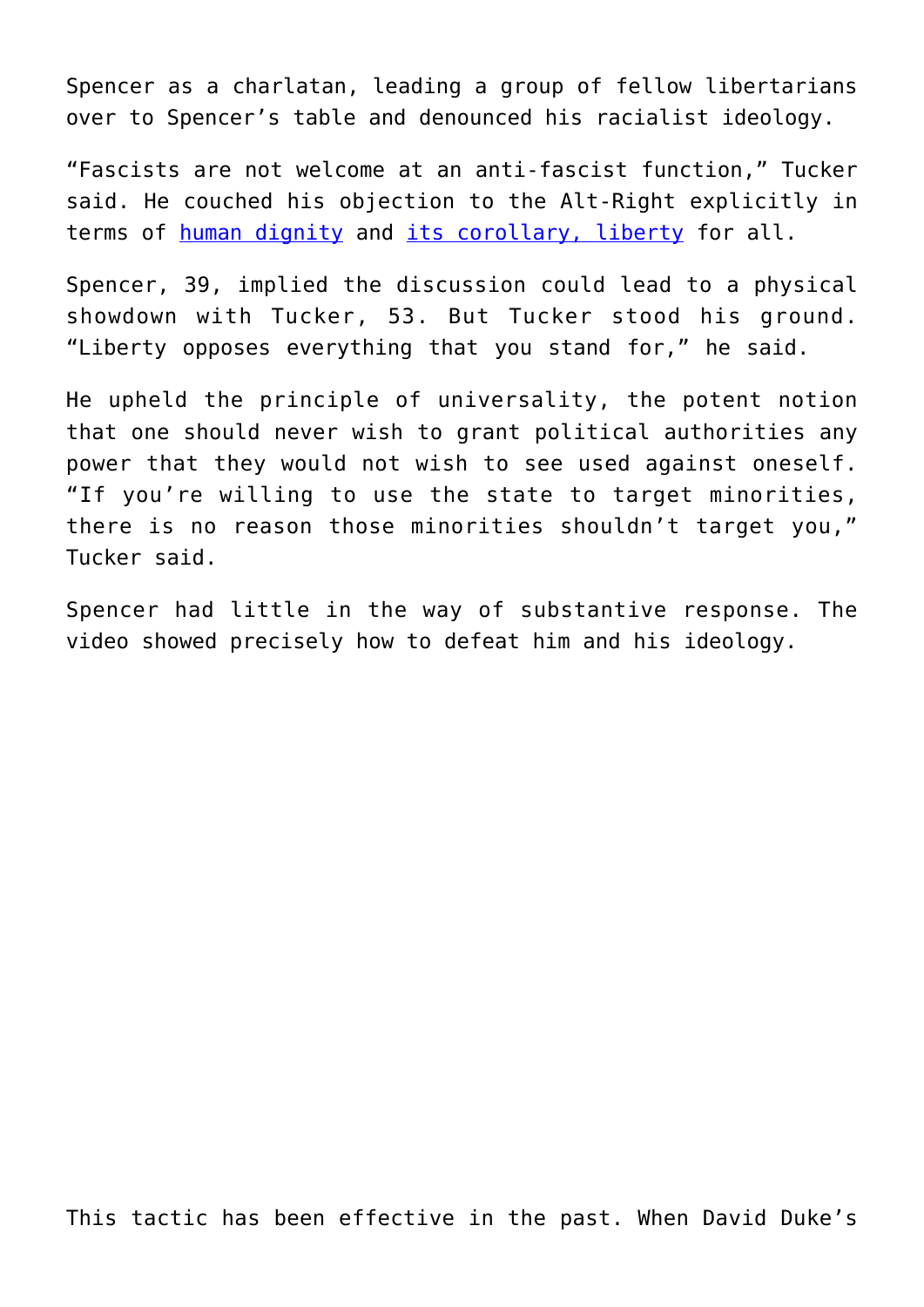former employee Jamie Kelso attempted to make converts at the CPAC conference in 2011, people perhaps one-third his age engaged him intellectually and shut him down.

These young men and women were, understandably, less articulate than Tucker. And one of the students said that Americans harbor a continuing "collective guilt over slavery." But for the most part, these young men and women acquitted themselves well.

When Kelso asked if (presumably legal) Nigerian immigrants in Dublin should get a job instead of unemployed Irishmen, they replied with qualified affirmatives: "If they're better qualified," and "if they're better workers," then certainly. Why would anyone wish to make a firm less efficient and productive, reducing the GDP, if the immigrants have legally applied and been accepted as part of society?

"It's not by someone's color or ethnicity that they make a contribution to society," a young person standing off-screen said. "It's by their hard work and commitment." The response left Kelso stammering. Soon, he fled the scene without convincing a single soul of his racialist views.